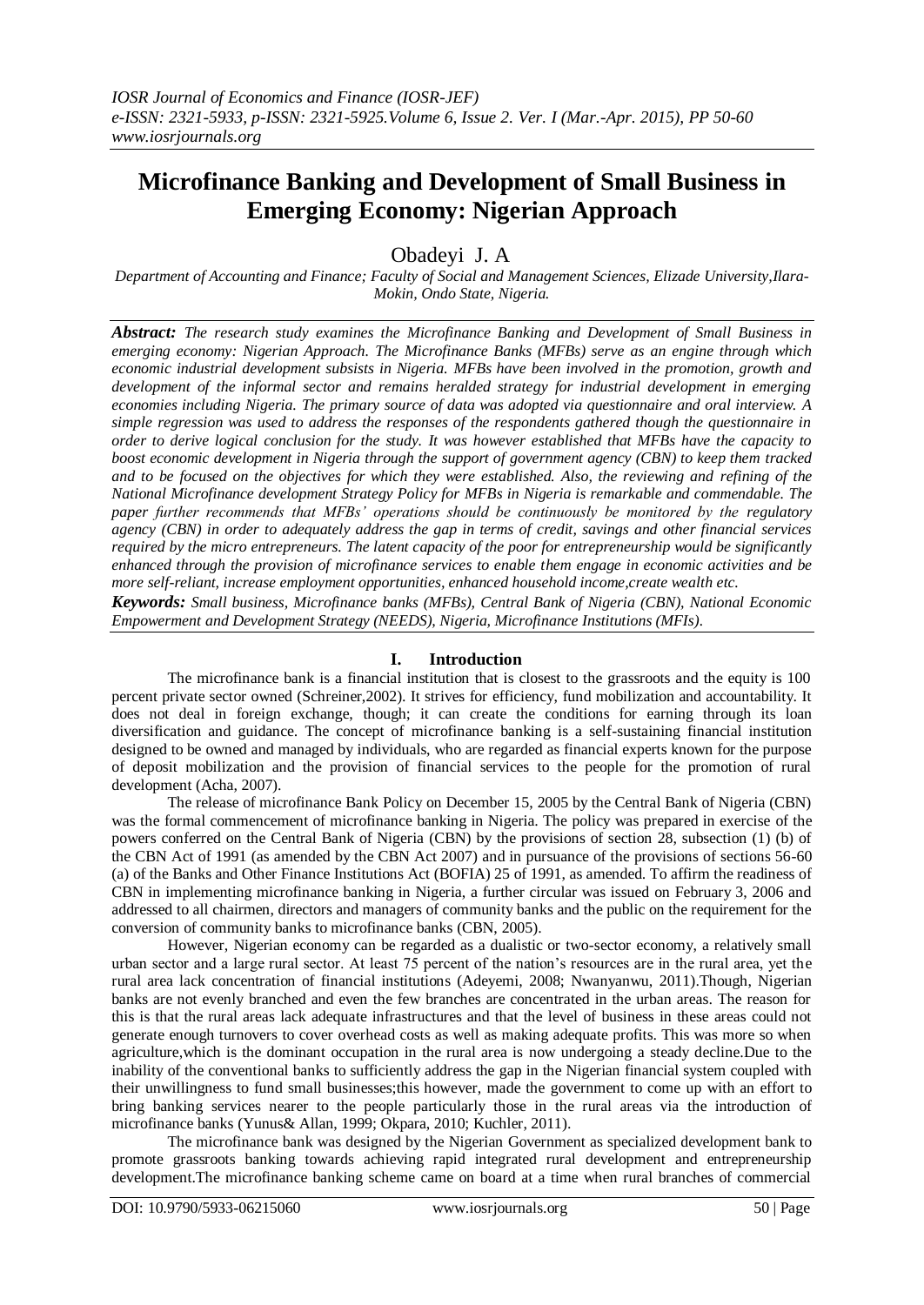banks could no longer satisfy the rural development aspiration as commercial banks experienced operational losses, which could not be sustained. The microfinance bank was designed to fill the credit delivery gap created by thenPeople's Banks, the Community Banks and the conventional Banks (Nwankwo,2008). However, unlike the people's bank, the community bank is owned and managed by the community itself; it inculcates a sense of belonging and commitment to the success of such banking project.

Also, microfinance banks came into being as a result of the challenges being faced by entrepreneurs to fund their businesses. The Central Bank of Nigeria, in its Monetary Policy Circular No. 22 of 1988, defined small-scale enterprises as having an annual turnover not exceeding #500,000 naira. The National Economic Reconstruction Fund (NERFUND) put the ceiling for small-scale industries at #10 million naira. Section 37b (2) of the Companies and Allied Matters Decree of 1990 defines a small company as one with: (a) an annual turnover of not more than 2 million naira; (b) net asset value of not more than #1 million naira. Therefore, for local people to generate income from productive activities, it requires credit, especially to stimulate traditional heavily under-capitalized local enterprises; and the availability of credit, more than any other service, awakens the aspirations of potential entrepreneurs globally. Government policies seem to have constituted a serious problem for small businesses. The beginning of harsh government policies toward small businesses can be traced back to 1982 with the introduction of "stabilization measures" which resulted in import controls and drastic budget cuts. These, in turn, adversely affected the subvention to the financial institutions established to provide financial assistance to the small businesses. Hence,as the economic situation deteriorated, the government introduced the Structural Adjustment Programme (SAP) in 1986. The SAP era was characterized as strategic period for liberalization and deregulation; during which interest rates was implemented, but interest rates have continued to increase. The Monetary Policy Rate (MPR) is at 13% (CBN, 2014). The small businesses, which prior to the SAP had been granted concessionary rates of interest (particularly for agricultural, mining, manufacturing and housing loans), have had great difficulties obtaining credit. The frequent changes, and sometimes conflicting government monetary policies, have also tended to hurt the small businesses. For instance, while the government increased total credit allocation to small businesses from 16 to 20 percent, the same government removed excess liquidity in the banking industry through increases in the Monetary Policy Rate (MPR) as well as increase in Cash Reserve Requirement for private and public sector,which move from 12% to 13%, 15% to 20% and 50% to 75% respectively (CBN, 2014); as well as the transfer of government and parasternal accounts to the Central Bank and the creation of a Stabilization Securities Account (SSA) whereby the banks were debited with excess liquidity in their accounts with the Central Bank (Obadeyi, 2014).

# **II. Literature Review**

## **2.1 Existing Relationship between Microfinance Banks and Small Business in Nigeria.**

The problem of underdevelopment arises due to the reluctance of the banks to grant loans to the low income earners, micro business owners and the rural people. This is as a result of the inability of this group of people to provide collaterals for these loans. Micro and small business owners constitute the bedrock of many economies by providing the impetus for creating employment and value added activities. In most developed economies and emerging markets (Nigeria inclusive), micro and small enterprises operate in the informal sector. The support for development and sustainability of the economy will promote economic growth and development. To achieve this objective, the conditions for dynamism and indigenous economic activities must be identified and diligently examined. Nigeria's future rests on its ability to train and fund local entrepreneurs that can nurture homegrown firms and encourage innovation in the area of quality service delivery, risk taking and local investment (Olaitan, 2001).

Nigeria is the most populous country in Africa, and 70 percent of Nigerians live below the poverty line, that is, less than #180 /US\$1 considering the current exchange rate (CBN, 2014). Despite a wealth of human and natural resources, Nigeria's economy has remained largely to depend on crude oil for survival. The agricultural sector has failed to keep up with rapid population growth, and the nation has become a food importer (Hulme, & Mosley 1996; Onwumere, 2007). Over 70 million people: two - third of the nation's population — live on less than N180 per day, thereby making them to be unable to meet their basic human needs. A subset, approximately 38million people, or 10.9 million families, live in "absolute poverty", malnutrition, lack of health care, substandard housing and illiteracy; which breed desperation, disease and daily suffering. Poverty traps future generations in a vicious cycle without hope or opportunity. In an increasingly globalize world, no one is immune to these problems. Each day, without the security of formal jobs, they eke out livings, whether it is by raising chickens, selling farm produce in markets or weaving baskets. Despite working from dawn to dusk, there is no money left over to improve their quality of life or expand their businesses. It is therefore essential for CBN to fully support the activities of MFBs and restructure their financial activities and regulatory framework so as to assist small businesses and entrepreneurs to survive. All small business owners' earnings are mainly means oftheir basic survival. The lending rate charged by microfinance banks is very high; between 19-25 % after Central bank of Nigeria unveil the new monetary Policy Rate at 13% (Henry, 2013; CBN, 2014).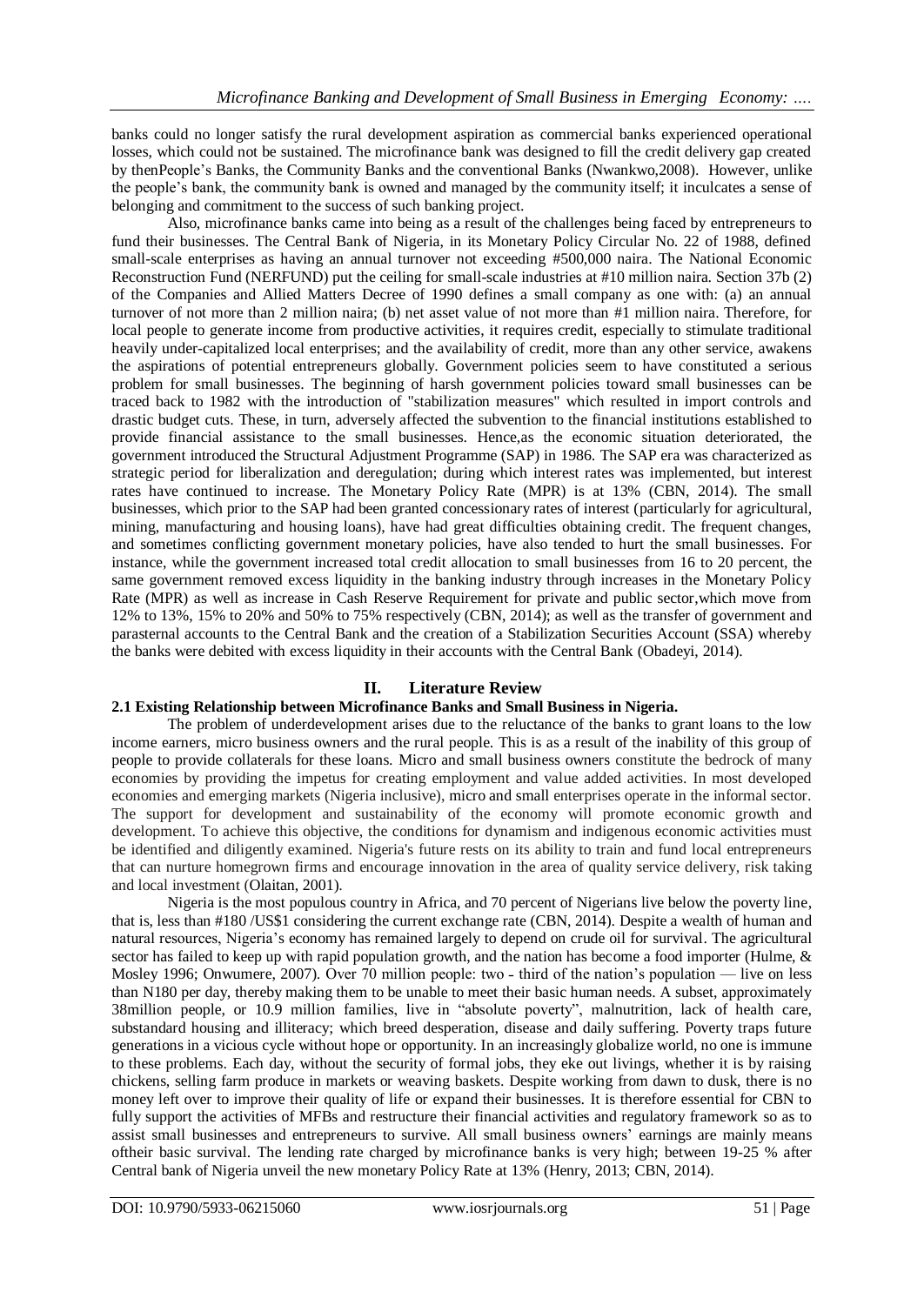The provision of "micro" loans and financial services to the entrepreneurial is a goodway of incomegenerating process to small businesses, and it remains one of the most significant anti-poverty tools at work in the world today. Yet, only 50% of the Nigeria's poorest households have access to financial services and the growth of microfinance institutions has outpaced traditional funding sources. Focusing on income-producing solutions for the working poorhouseholds is a powerful way to alleviate the pain of poverty for an entire family.In the developing, emerging markets and developed world, Small enterprises (SEs) isthe engine of economic growth, because they promote vibrant businesses, broaden opportunity, increase productivity, create jobs, and help alleviate poverty (Yunus& Allan, 1999; Kutchler, 2011).

In developed countries like United States, United Kingdom, Canada etc., SEs represent more than half of GDP and account for nearly two-third of employment, but they are largely absent from the formal sector of the economy of Nigeria, which are often able to sustain micro-enterprises and huge conglomerates; while there are indications that SEs could generate high returns on invested capital, today these investments are expensive to fund, execute, and manage relative to their size – and the investment returns often do not match the expense. This is because the costs of sourcing and verifying important information, and investments can also be difficult.The Central Bank of Nigeria calculates that only 35 percent of Nigerians have access to the formalfinancial sector. The demand for microfinance is very high, due to the limited number of Non- Government Organizations (NGOs) providers in rural areas. It is expected that the 2005 Microfinance Policy and Supervisory Framework will encourage the rapid development of small enterprises and microfinance banks. The new policy will allow the microfinance sector to be better monitored by the Central Bank of Nigeria, and the government has also put in place microfinance-friendly programs to boost the sector (CBN, 2005; Falade, 2008; Rodman, 2012).

The Nigerian economy had witnessed a declining performance characterized by slow growth over the past two decades as a result of socio-economic, political problems and the recent insurgents and terrorists' threat to Nigerian economy (Iwuagwu, 2008; Nwanyanwu, 2011). The emergence of crude oil in 70'swas believed to be a dominant national revenue, which had increased with profligacy, but the crude oil price in the international market has reduced drastically in recent times, forcing the CBN to devalue the naira and poor quality of public sector expenditures, which has failed to check high unbridled importation and insincerity in policy implementation due to endemic corruption. All these resulted in economic hardship to the people and brought deterioration to all national institutions; in addition, the combined effects made it difficult to raise enough capital for new or existing businesses, while the average household disposable income became insufficient to meet basic human needs of housing, food, clothing, transportation and caring for dependents (Lemo, 2007;Obadeyi, 2014). Moreover, as the cost of living index is increasing, so is the average propensity to save falling. Robust economic growth can only be achieved by putting in place well focused programmes to reduce poverty. This is possible if these programmes are people oriented by increasing their access to production and domestic facilities, especially through credit (Johnson, &Rogaly 1997; Onwumere, 2003). Therefore, there is need to understand that financing in micro set-ups is a practice that is culturally rooted and dates back to many centuries in Nigeria. Self-help groups, rotating savings, co-operative set-ups and money-lending activities were means of getting access to finances (Anyanwu, 2004). These formed, more or less, the development of community banks, which sprang up subsequently in every area of the country. It was really a communal set-up, with familiar people getting involved; while some community banks were products of government programmes, and others came into existence through communal gathering. Eventually, upgrading and transformation of the community banks were desperately needed because of the bank's weak performances and the breakdown of other projects meant for the poor by the successive governments (Falade, 2008).In continuation of the reforms in the financial sector in 2005, the Central Bank of Nigeria (CBN) announced waivers for community banks seeking to convert to microfinance banks (MFBs). This is in order to fast track the much desired impact of microfinance as the pivot of any meaningful economic development in an emerging economy such as Nigeria. The growth and development of the microfinance sector, which is within the overall framework of the National Economic Empowerment and Development Strategy (NEEDS), is generally regarded as a prerequisite for achieving the goals.

#### **2.2 Brief History of Microfinance Banks (MFBs) and Development Financial Institutions (DFIs)**

To enhance the flow of financial services in Nigeria's rural areas, there is need for government regardless of level(s) todecide on how to initiate the microfinance programme. Microfinance refers to the entire flexible structures and processes by which financial services are delivered to micro-entrepreneurs on a sustainable basis (Okpara, 2009). It recognizes the peculiar features and challenges of the poor and microentrepreneurs that are unable to provide collaterals.Okpara, (2010) asserted that the practice of microfinance in Nigeria is culturally rooted and datesback several centuries. The traditional microfinance institutions provided access to credit for the rural and urban, low-income earners. They are mainly of the informal Self-Help Groups (SHGs) or Rotating Savings and Credit Associations (ROSCAs) types. Other providers of microfinance services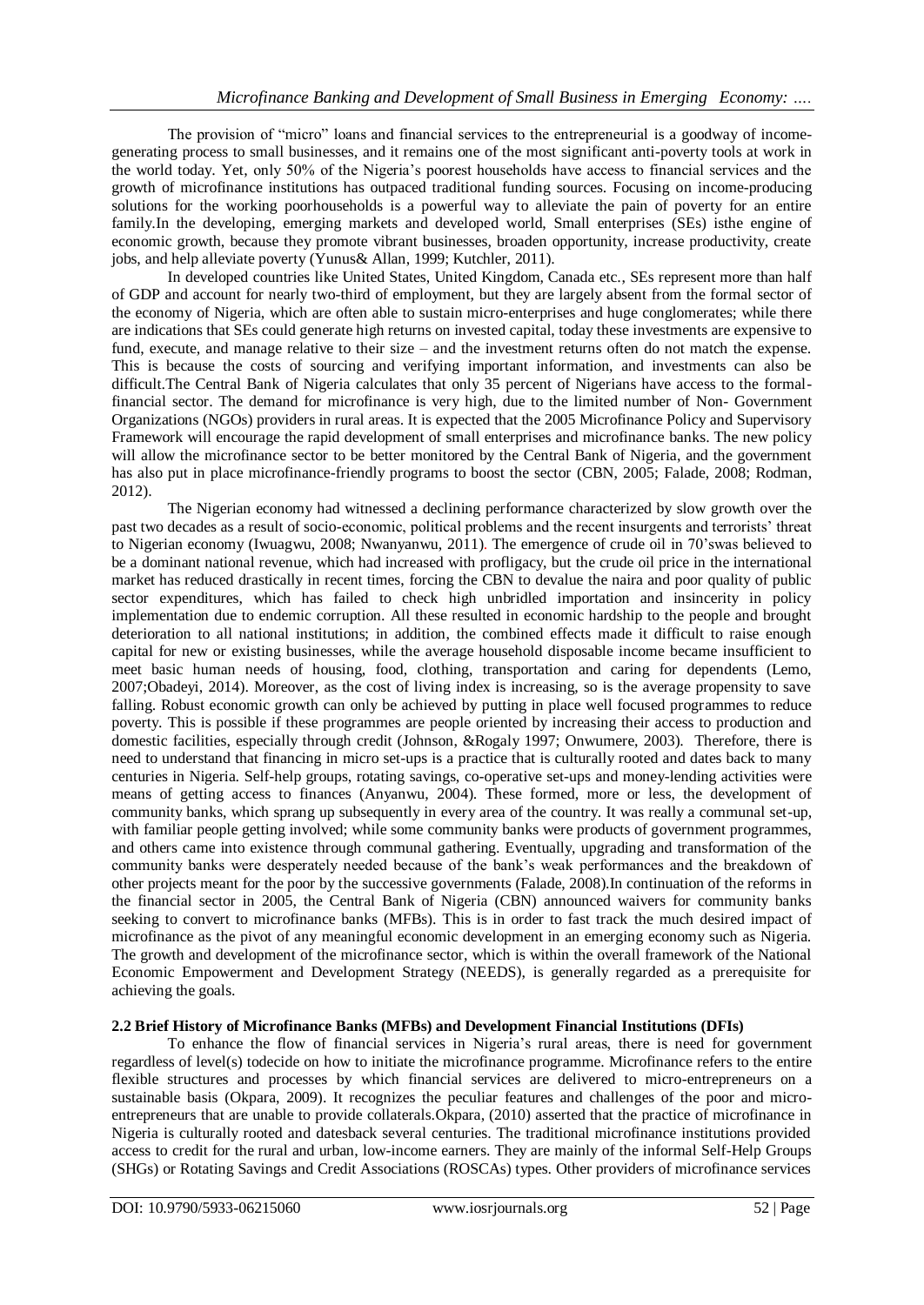include savings collectors and co-operative societies. The informal financial institutions generally have limited outreach due primarily to paucity of loanable funds.

Nwanyanwu (2011) affirmed that the unwillingness or inability of the formal financial institutions to provide financial services to the urban and rural poor, coupled with the unsustainability of government sponsored development financial schemes contributed to the growth of private sector-led microfinance in Nigeria. Before the emergence of formal microfinance institutions, informal microfinance activities flourished all over the country. Informal microfinance is provided by traditional groups that work together for the mutual benefits of their members. These groups provide savings and credit services to their members. The informal microfinance arrangements operate under different names: ‗esusu' among the Yorubas of Western Nigeria, ‗ututu' for the Igbos in the East and ‗adashi' in the North for the Hausas (CBN, 2000). The key features of these informal schemes are savings and credit components, informality of operations and higher interest rates in relation to the formal banking sector. The informal associations that operate traditional microfinance in various forms are found in all the rural communities in Nigeria (Olaitan, 2001; Onwudiwe, 2008). They also operate in the urban centres. However, the size of activities covered under the scheme has not been determined. The nontraditional, formalized microfinance institutions (MFIs) are operating side by side with the informal services. The financial services provided by the MFIs in Nigeria include savings, credit and insurance facilities. The stated objectives of the MFIs are summarized as:(a) to improve the socio-economic conditions of women, especially those in the rural areas through the provision of loan assistance, skills acquisition, reproductive health care service, adult literacy and girl child education;(b) to build community capacities for wealth creation among enterprising poor people and to promote sustainable livelihood by strengthening rural responsive banking methodology; and (c) to eradicate poverty through the provision of microfinance and skill acquisitiondevelopment for income generation individuals or group of people.

Unlike Deposit Money Banks (DMBs), asset based collateral was de-emphasized by the MFIs. Lending was done on group basis and a group is made up of between 5 and 10 clients. The collateral was the collective pledge of the group to repay, which is based on community recognition. In addition, the MFIs concentrated on short term financing, owing to the large demand for loans and their limitations.It was realized that the Development Finance Institutions (DFIs) could provide an additional funding source to the MFIs, on-lending basis, instead of the practice of dealing directly with micro enterprise owners. Using the latter as an intermediary could be more efficient because the MFIs had grass root orientation and greater expertise in financing smaller enterprises (Mekernan, 2002; Okeke, 2008).

Between 1964 and 1977, various Development Finance Institutions (DFIs) were established at both the national and state levels in Nigeria. The national DFIs included the Nigerian Industrial Development Bank (NIDB), Nigerian Bank for Commerce and Industry (NBCI) now Bank of Industry (BOI), Nigerian Agricultural and Cooperative Bank (NACB) and Federal Mortgage Bank of Nigeria (FMBN). Each institution was given the responsibility of promoting the development of a specific sector or sub-sector (CBN, 2000). The NIDB was established in 1964, from the restructuring of an existing Investment Corporation of Nigeria (ICON), and given the mandate of developing new industrial enterprises and expanding existing ones through the provision of medium and long term loans and equity participation. A decade later in 1973, the NBCI was established to provide funding to small and medium scale enterprises. Of more relevance to micro enterprises, the NACB was also established in 1973 to promote the development of the agricultural sector in which most of the operators are micro enterprises. Also the FMBN, which took over the assets and liabilities of the Nigerian Building Society (NBS),which was established in 1977, with the mandate to provide funding for residential and other housing needs of individuals and corporate organizations. Two other DFIs, the Urban Development Bank and Education Bank, were established in 1992 and 1993, respectively, to cater for these two important sectors (urbanization  $\&$ education). These DFIs made varying contributions to their various sectors of responsibility. They funded various projects and enterprises, many of which are in operation today. However, with the drastic reduction in government subventions to them in the 1990s, their operations reduced drastically and by late 1990, they all ceased operating, as all of them depended mainly on government funding (Akamiokhor, 1983; Mohammed & Hassan, 2008). Pervasive incidence of non-performing loans and generalized distress in the financial services sector constrained reliance on internally generated funds. Other militating factors included political instability and build-up of external debt which reduced both the country's credit worthiness abroad and the associated offshore funding. The poor performance of the DFIs notwithstanding the need to channel financial resources to the productive sectors, have remained a major challenge to the government and the monetary authorities. Attempts have therefore been made to restructure the DFIs, give them commercial orientation and make sustainability the guiding principle. In December, 2007, the new government policy gave licenses to 107 microfinance banks and converted 600 out of 761 community banks to microfinance banks which make the total number of microfinance banks 707 in the country (Soludo, 2008).The growing awareness of the potential of microfinance in poverty reduction, economic growth and development, coupled with the emergence of several highly successful and fast growing microfinance institutions (MFI's), have effectively put the issue of microfinance on the political agenda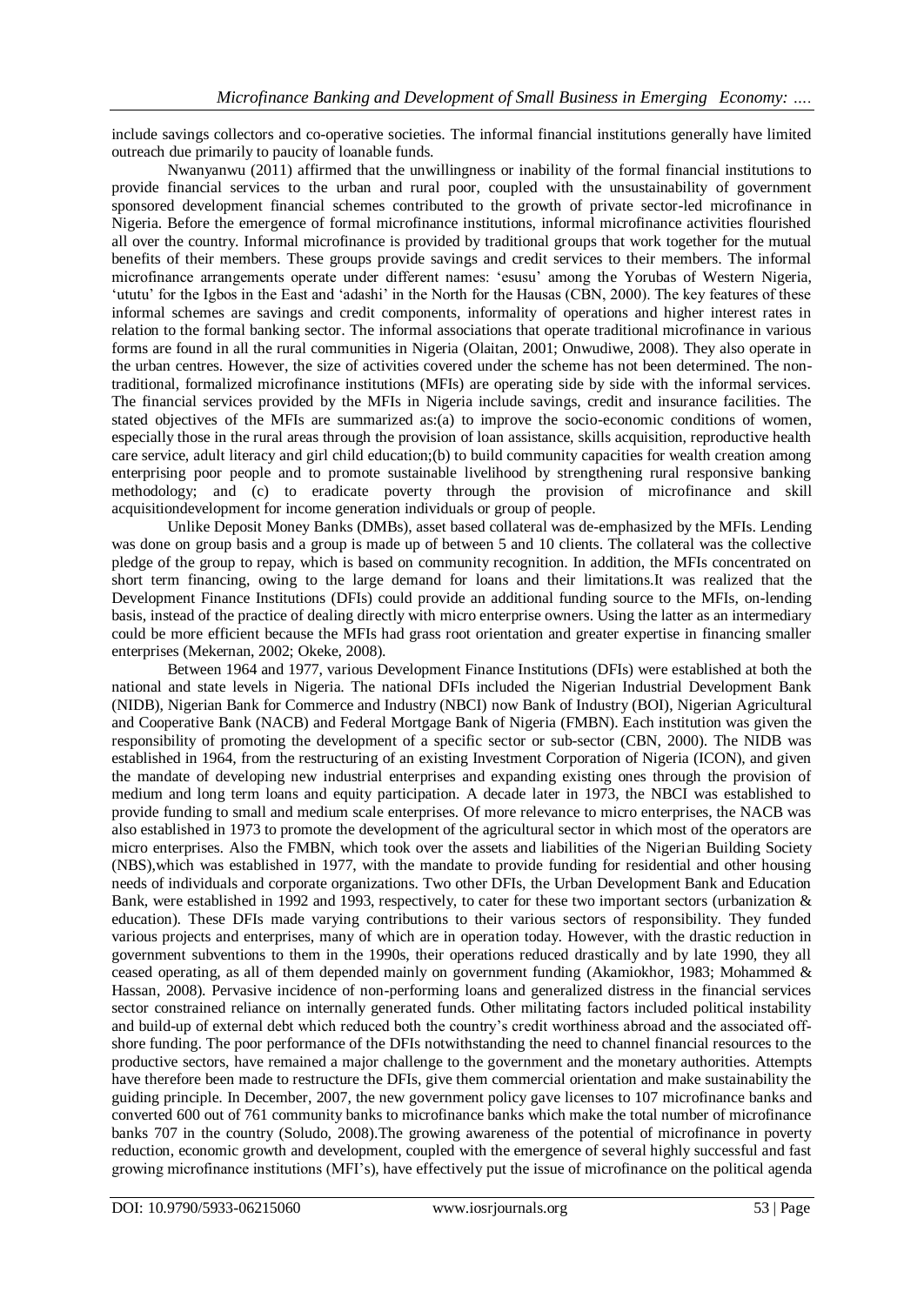of most emerging markets and developing economies. Consequently, the supervisory authorities of such institutions have taken active measures to address the issue of microfinance by developing an appropriate regulatory and supervisory framework, based on the particular features and risks associated with this activity. The regulatory and supervisory framework led to the emergence of microfinance banks.

#### **2.3 Microfinance and its Challenges Facing Nigerian Economy**

As part of the reform programme of the Federal Government, notably in 2005, Government launched the Microfinance Policy Regulatory and Supervisory Framework for Nigeria.Acha(2007) argued that the policy which complements the banking sector reforms not only brings the micro-finance activities under the regulatory purview of the Central Bank of Nigeria, but also aims at providing sustainable access to financial service via the economically active poor. Adeyemi (2008) affirmed thatthe programme is targeted at creating an environment of financial inclusion to boost capacity of Micro, Small and Medium Enterprises (MSMEs) to contribute to economic growth and development through job creation which will lead to improved standard of living and poverty reduction, among others.

Microfinance banks are faced with so many challenges among which are: (a) inadequate awareness campaigns and supports by the regulators; (b)Lack of trust by the people who believe that the microfinance banks are just like the unregulated community banks and finance houses; (c) insufficient support from governments: the policy direction towards the millennium development goals is that one percent of the annual votes of the State and Local Governments should be channeled to Microfinance banks for on-lending to the poor and low to medium scale entrepreneurs, many state and local governmentshave not complied with this directive; (d) Rates of interest:the interest rates in the microfinance institutions aremuch higher than the prevailing rates in the banks; (e) Outreaching the poor:the estimation of the unreachable clients of microfinancereaches 40 million.(CBN, 2004). The existence of huge unserved market -over 80 million people (65% ofNigeria's active population). In 2005, the share of microcredit as a percentage of total credit was 0.9%, while it contributed a meager 0.2 percent of the GDP: The dominant microfinance institutions are concentrated in the southern and eastern part ofthe country to the detriment of poor majority in the predominantly Muslim north. Theincidence of poverty in the three Northern regions is high compared to the three southern regions. It was 71% in North West, 72% in North East and 67% in North Central. The corresponding figure in the South is 43% in South West, 23% in South East and 35% in South-South. These numbers are what led to the conclusion that very high level of poverty is essentially a Northern Phenomenon (Bamisile, 2006; Soludo, 2007; Eboh, 2008).

Soludo (2008) argues that after introducing new policy on microfinance, the new focuson small and medium-scale enterprises was borne out of the realization that the countrycould not go far in employment generation and poverty alleviation without theseenterprises having their pride of place.Ikeanyibe (2009) affirmed that the microfinance policy, whichevolved as a result of the perceived need for funding of businesses, which have no access to banks funds, will benefit only 35 per cent of the nation's population, particularly micro and small scale entrepreneurs, due to uneven spread of the Microfinance Banks (MFBs) across the states.

#### **III. Methodology**

Collection of data required for the paper was divided in two parts: the secondary data was collected through using the reference, books, internet and reports of microfinance banks, while the primary data was collected through a self-administrated questionnaire which was developed according to the objectives of the paper. The questionnaire consists of two sections; the first section comprises the main demographic of the sample; the second part of the questionnaire includes the related statements that measure the microfinance banks and development of small business in emerging market. Moreover, second part of the questionnaire consisted of ten (10) closed ended items that were drawn from the research questions under headings,all items were measured by responses on a three-point scale of agreement with statements, ranging from 1 'disagree', 2 'undecided' and to 3 'agree'.

The sample of this research consisted of customers and staff of the selected microfinance banks during the survey period, the sample was selected randomly over a period of fourteen days aside weekends, about 80 questionnaires were delivered to selected respondents. Only 70 were correctly filled and returned due to time limit, some of the questionnaires were completed on the spot, and other respondent's questionnaires were collected via follow –up in the later days via phone calls, e-mailing etc. The collected data through the questionnaire was analysed by using the Social Packaging Statistical System (SPSS), where frequencies, percentages were calculated. The regression analysis was performed to predict the relationship between the variables under consideration.

#### **IV. Results.**

The linear regression estimates the coefficients of the linear equation involving one or more independent variables that best predict the value of the dependent variable. To validate the statistical results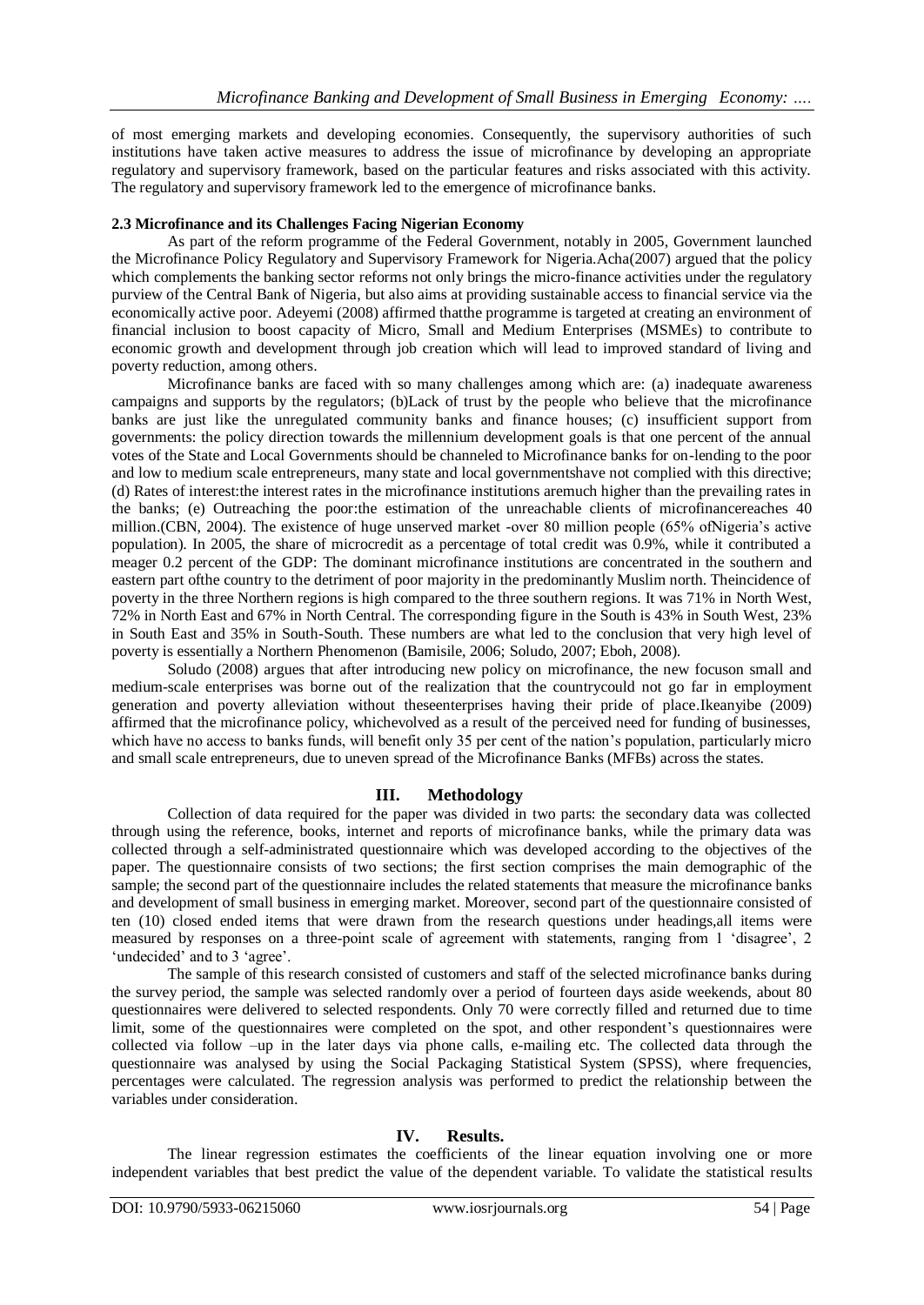from linear regression analysis;it is calculated and summarily presented on table 1 below. The table shows that Microfinance banks and small business are significantly associated with development of Nigerian market, particularly the informal sector at 0.01level of significance. The intercept, 0.136 is representing the estimated average value to ascertain the development in the Nigerian economy, when MFBs financial operations and small business performances are at zero. Thus, it explains that adjusting to a changing, increasingly competitive environment andclient-driven etc., allmay spawn new innovation. Therefore, every MFB that is poised to meet these dynamic forces will be able to take advantage of them; and those MFBsthat resist will be swept away in the wake of a new market-driven microfinance industry.

It may therefore be predicted that the development of small business in Nigeria would depend on the effectiveness and performance of Microfinance banks. It may further be by partnering with Mega banks and development banks particularly (BOI) through on-lending activities which would assist toundertake new product development like the conventional banks.However,the ability of MFBs moving aggressively downmarket with new products to serve the long-neglected small business sector in the face of market and regulatoryproposition will surely result to overall development of Nigerian business environment.

The results from the table 2 and 3 below further indicate that based on the  $R^2$  at 0.992, it implies that the development of MFBsperception, can explain approximately about 99% of the variation in overall commitment of Microfinance Institutions (MFIs) in the development of the informal sector. F-value of 283.8 implies that the overall equation is significant ( $p < 0.01$ ) while Durbin Watson (DW) of 0.447 (which is less than 1) shows the presence of auto-correlation among the dependent and independent variables. A close examination of these two variables indicates that MFBs commitment is strongly influenced by performance in the informal sector (i.e. small businesses continually re-examine their services and make refinements aimed at seizing opportunities, satisfying customers, enhancing profitability etc.) as shown by standard beta of 1.11; which is also followed by entrepreneurs perception to understand that the sector would be developed to provide a microfinance framework that would enhance the provision of diversified microfinance services on a long-term sustainable basis for the poor and low income groups and their businesses, with beta of 0.073. Based on these results, it has further shown thatMFBs were mainly set-upin order to adequately examine the financing needs of the poor and low income groups; despite the fact that microcredit facilities in Nigeria account for less than 0.5% of GDP and less than 2% of total credit to the economy, which may be regarded as a small measure to achieve Millennium Development Goals (MDGs) objective.

|       |                                             |        | Unstandardized<br>Coefficients | Standardized<br>Coefficients |          |      |
|-------|---------------------------------------------|--------|--------------------------------|------------------------------|----------|------|
| Model |                                             | в      | Std. Error                     | Beta                         |          | Sig. |
|       | (Constant)                                  | .136   | .298                           |                              | .458     | .648 |
|       | MFBs Microfinance<br><b>Banks</b>           | 1.107  | .014                           | .979                         | 80.672   | .000 |
|       | DSEs Development<br>Of Small<br>Enterprises | .073   | .023                           | .043                         | 3.148    | .002 |
|       | <b>EMs</b> Emerging<br>Markets              | $-039$ | .023                           | $-022$                       | $-1.694$ | .092 |

#### **Table 1: Regression Analysis of Major Variables Coefficients <sup>a</sup>**

a. Dependent Variable: DSB Development of Small Business in Nigeria **Source: Original Research data.**

| <b>Table 2: Regression Analysis: Summary</b> |  |
|----------------------------------------------|--|
| Model Summary <sup>b</sup>                   |  |

|       |       |          | Adjusted | Std. Error of | Durbin- |  |  |
|-------|-------|----------|----------|---------------|---------|--|--|
| Model |       | R Square | R Square | the Estimate  | Watson  |  |  |
|       | .996ª | 992      | 992      | .40248        | .441    |  |  |

a. Predictors: (Constant), DSEs Development Of Small Enterprises, MFBs Microfinance Banks, EMs Emerging Markets

b. Dependent Variable: DSB Development of Small Business in Nigeria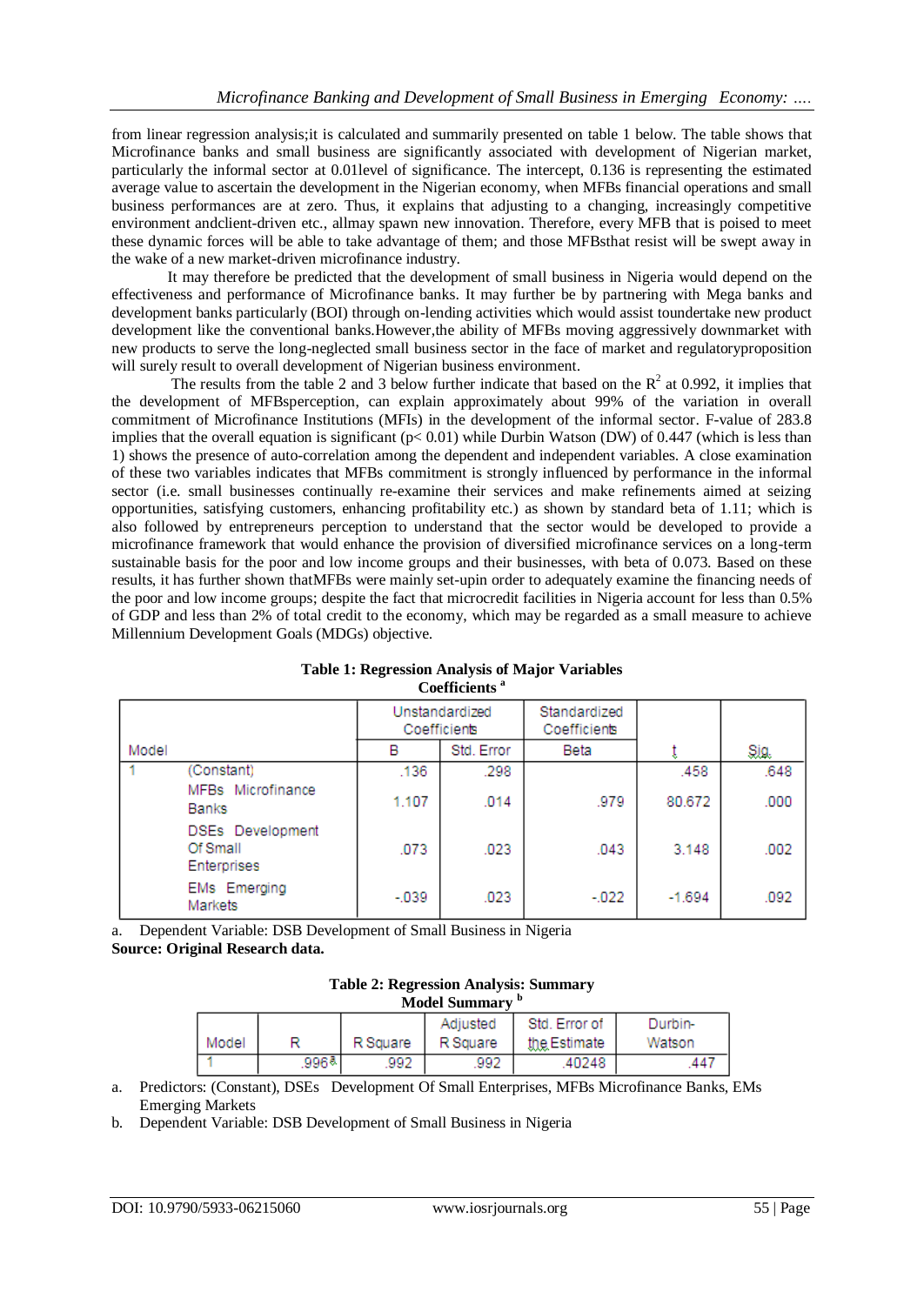|       | ANOVA "    |         |    |             |       |                   |  |  |  |
|-------|------------|---------|----|-------------|-------|-------------------|--|--|--|
|       |            | Sum of  |    |             |       |                   |  |  |  |
| Model |            | Squares | ₫₫ | Mean Square |       | Sig.              |  |  |  |
|       | Regression | 304.743 |    | 101.581     | 283.8 | .000 <sup>8</sup> |  |  |  |
|       | Residual   | 23.650  | 66 | .358        |       |                   |  |  |  |
|       | Total      | 328.393 | 69 |             |       |                   |  |  |  |

# **Table 3: Regression Analysis: ANOVA ANOVA <sup>b</sup>**

a. Predictors: (Constant), DSEs Development Of Small Enterprises, MFBs Microfinance Banks, EMs Emerging Markets ,

b. DDependent Variable: DSB Development of Small Business in Nigeria

#### **V. Conclusion**

The research study examines microfinance banking and development of small business in emerging economy: Nigerian approach. The role of microfinance banks in poverty eradication, job creation, wealth creation and economic development of the country cannot be over-emphasized. It must be noted thatthe number of MFBs in Nigeria has increased tremendously, but neither has poverty rate reduced nor adequate funds were made available to small business operators and owners.Findings from the study shows that in spite, of the fact that microfinance has a critical role to play in poverty eradication; it cannot solve all developmental challenges as a result of poverty's large scope, multi-dimensional character and multiplicity of actors.Furtherfindings from the study show that the investment opportunities in agriculture, small industries and other classes of micro services and small scale enterprise are clear indications that vast untapped markets exist for microfinance banks in Nigeria. It was further discovered that government has not provideda very conducive environment to assist microfinance institution to thrive and cover all operational expenses from earned income via financial services having considered the high interest rate (Monetary Policy Rate) and subsidies implications etc.; these may hinder the institutional and financialability of MFBs to sustain, succeed and develop in such economy.The study recommends that the evaluation method adopted by CBN to control MFBs in term of repayment plan, transaction cost and portfolio quality used must not only be relevant and reliable but must also be accessible.There should be effective and efficient supervision by CBN and NDIC on the activity of the operators and the legal framework for establishing MFBs should be continuously reviewed to assess the institutions in order to promote quality service delivery, profitability, sustainability etc.

#### **Acknowledgements**

I acknowledge Prof. Ademola Jolayemi, Dean of Humanities and Management Sciences, Prof. Fadayomi, T.O. (Professor of Economics), Elizade University; also grateful to Mr. Olanrewaju Pius of Department of Law, Chief N.A Folarin of Department of Banking and Finance, both of Babcock University, Ilishan –Remo; Mr. Afolabi Victor of Banking Supervision Department, CBN, Lagos and Mrs. Adetoro Suleiman of Department of Finance, ENL Consortium, Lagos for their helpful advice, support and comments.

#### **References**

- [1]. M.Schreiner,Aspects of outreach: a framework for discussion of the social benefits of microfinance. J. Int. Dev., (2002) 14: 591– 603. doi: 10.1002.
- [2]. I. Acha, The role of other financial institutions in economic development, in ImohAkpan (ed), Readings in Banking and Finance, (Uyo, 2007)67-84.
- [3]. CBN, Microfinance policy, regulatory and supervisory framework for Nigeria CBN Publication, (December 2005).
- [4]. K. Adeyemi, Institutional reforms for efficient microfinance operations in Nigeria, Central Bank of Nigeria. Bullion, 32(1), 2008, 26-34.
- [5]. O. Nwanyanwu, Microfinance in Nigeria: problems and prospects,African Research Review, 5(2), 2011, 87-103.
- [6]. M. Yunus, and J. Alan, The banker to the poor: micro-lending and battle against world poverty, Public Affairs, 1(3), 1999, 62-63.
- [7]. G. Okpara, Microfinancebanks and poverty alleviation in Nigeria. Journal of Sustainable Development in Africa, 12(6), 2010, 177- 191.
- [8]. A. Kuchler, Exploring the links between framework conditions and microfinance institutions, 2011. Accessed from www.csae.ox.ac.uk/.../146-kuchler.
- [9]. O. Nwankwo, Micro credit financing and poverty reduction in nigeria: challenges and prospects.Journal of Business Administration and Management, 3(1), 2008, 41-46.
- [10]. CBN (2014). Central Bank Monetary Policy Committee; CBN Communique No. 91 of the Monetary Policy Committee (MPC) Meeting, held on Tuesday, May 20th and Wednesday, 21st, 2014, Abuja, Nigeria.
- [11]. J. Obadeyi. The effect of financial reforms on banking performance in emerging market: Nigerian experience.Research Journal of Finance and Accounting, 5(23), 2014,57-66.
- [12]. M. Olaitan, Emerging issues on micro and rural financing in Nigeria. A Publication of the Central Bank of Nigeria. 35(1), 2001, 64 - 71.
- [13]. D. Hulme, & P. Mosley, Finance against poverty (London: Routledge, 1996).
- [14]. J. Onwumere, The new microfinance policy and poverty alleviation in Nigeria. Journal of Economic and Financial Research, 1 (3), 2007, 30-41.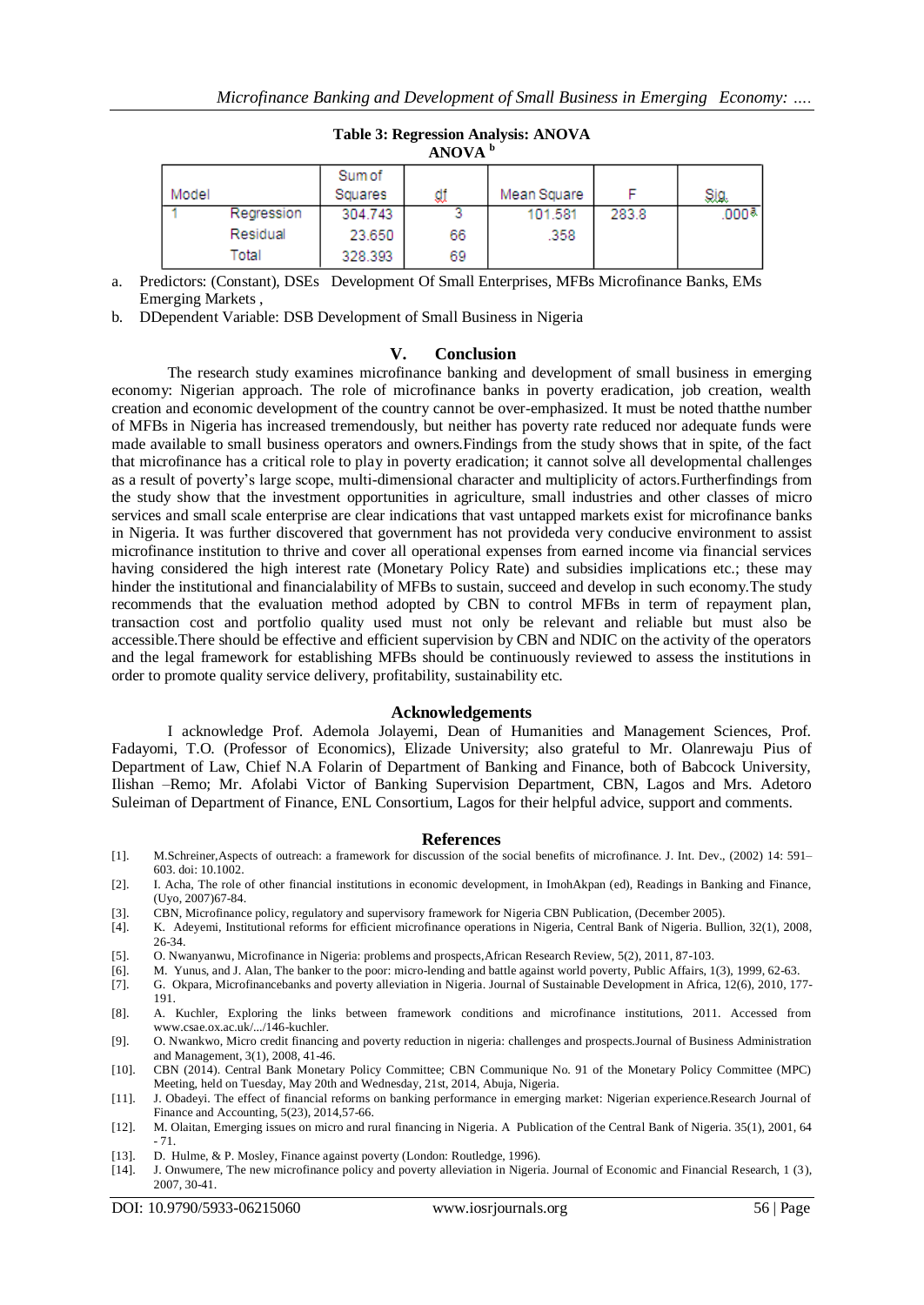- [15]. A. Falade, Microfinance as a policy tool for poverty alleviation: a study of the performance of ten microfinance institutions in Nigeria. Lagos: Bain Print, 2008.
- [16]. D. Rodman, Due diligence: an impertinent inquiry into microfinance. Center for Global Development, Washington, USA, 2012.
- [17]. O. Iwuagwu, Poverty in northern Nigeria. Business Day, Friday 01 Sunday 03 August, P.14, 2008.
- [18]. T.Lemo, Sustaining the microfinance sector in Nigeria. The Nigerian Microfinance Newsletter, .4(2), January-June, 2007.
- [19]. S. Johnson, &B. Rogaly, Microfinance and poverty reduction(UK, Oxfam, 1997).
- [20]. J. Onwumere, Financial Resource Utilization for Ameliorating Rural Poverty in Nigeria's Local Government Areas: In H.O. Isu (ed.), Financial Management in the Local Government System: A Strategic Approach, (Ibadan: Spectrum Books Ltd 2003) .
- [21]. C. Anyanwu, Microfinance Institutions in Nigeria: A Paper Presented at the Gs4 Workshop on "Constraints to Growth in Sub Saharan Africa, Pretoria, South Africa, 2004.
- [22]. G. Okpara, A synthesis of the critical factors affecting performance of the Nigerian banking system. European Journal of Economics, Finance and Administrative Sciences, Issue 2(17), 2009, 34-44.
- [23]. E. Onwudiwe, North's poverty and its significance. Business Day, Tuesday, August 14, p.56, 2008.
- S. Mekernan, The import of micro-credit programmes on self-employment profits: do non-credit programme aspects matter? The Review of Economics and Statistics, 84 (1), 2002, 9 -15.
- [25]. M. Okeke, Economy: cherry indices, cherry prospects. Zenith Economic Quarterly, 1 (1), January: 5-10, 2008.
- [26]. G. Akamiokhor, Financing small-scale enterprises.Central Bank of Nigeria Bulletin. 8(2), 1983, 34 -38.
- [27]. A. Mohammed, and Z. Hassan, (2008) Microfinance in Nigeria and the prospects of introducing an islamic version in the light of selected muslim countries' experience. (Munich Personal RePEC Archive (MPRA). MPRA Paper No. 8287: 119).
- [28]. C. Soludo, Framework for public private partnership in micro-financing in Nigeria: A keynote address by the governor of the central bank of Nigeria at the international Microfinance Conference And Annual Microfinance/Entrepreneurship Awards, Abuja, Nigeria, 2008, 8-12
- [29]. A. Bamisile,Developing a long term sustainable microfinance sector in Nigeria: The way forward(Washington, Prentice Hall, 2006).
- [30]. C. Soludo, Nigerian economy: Can we achieve the vision 2020? Being a Paper Presented during Bankers Committee Seminar organized by Central Bank of Nigeria (CBN),Lagos, 2 - 3November, 2007.
- [31]. E. Eboh,Changing development paradigms via microfinance banks. African Journal of Entrepreneurship, 1(1), 2008, 52-63.<br>[32]. O. Ikeanyibe, Human Resource Management for Sustainable Microfinance Institutions in Nigeri
- [32]. O. Ikeanyibe, Human Resource Management for Sustainable Microfinance Institutions in Nigeria. Global Journal of Social Sciences, 8(1), 2009, 119-134.

### **Appendix**

## **SPSS Data Analysis Output Section A**

#### **SECTIONA1 Sex of respondents**

|       |        |           |         |               | Cumulative |
|-------|--------|-----------|---------|---------------|------------|
|       |        | Frequency | Percent | Valid Percent | Percent    |
| Valid | Male   | 40        | -57.1   | 57.1          | 57.1       |
|       | Female | 30        | 42.9    | 42.9          | 100.0      |
|       | Total  | 70        | 100.0   | 100.0         |            |

#### **SECTIONA2 Age of respondents**

|       |               | Frequency | Percent | Valid Percent | Cumulative<br>Percent |
|-------|---------------|-----------|---------|---------------|-----------------------|
| Valid | $18 - 25$ yrs | 20        | 28.6    | 28.6          | 28.6                  |
|       | 26-31yrs      | 36        | 51.4    | 51.4          | 80.0                  |
|       | 32-39yrs      | 08        | 11.4    | 11.4          | 91.4                  |
|       | 40-47yrs      | 04        | 5.7     | 5.7           | 97.1                  |
|       | 48 and above  | 02        | 2.9     | 2.9           | 100.0                 |
|       | Total         | 70        | 100.0   | 100.0         |                       |

#### **SECTIONA3 Marital Status of respondents**

|       |           |           |         |               | Cumulative |
|-------|-----------|-----------|---------|---------------|------------|
|       |           | Frequency | Percent | Valid Percent | Percent    |
| Valid | Single    | 22        | 31.4    | 31.4          | 31.4       |
|       | Married   | 30        | 42.9    | 42.9          | 74.3       |
|       | Separated | 10        | 14.3    | 14.3          | 88.6       |
|       | Divorced  | 08        | 11.4    | 11.4          | 100.0      |
|       | Total     | 70        | 100.0   | 100.0         |            |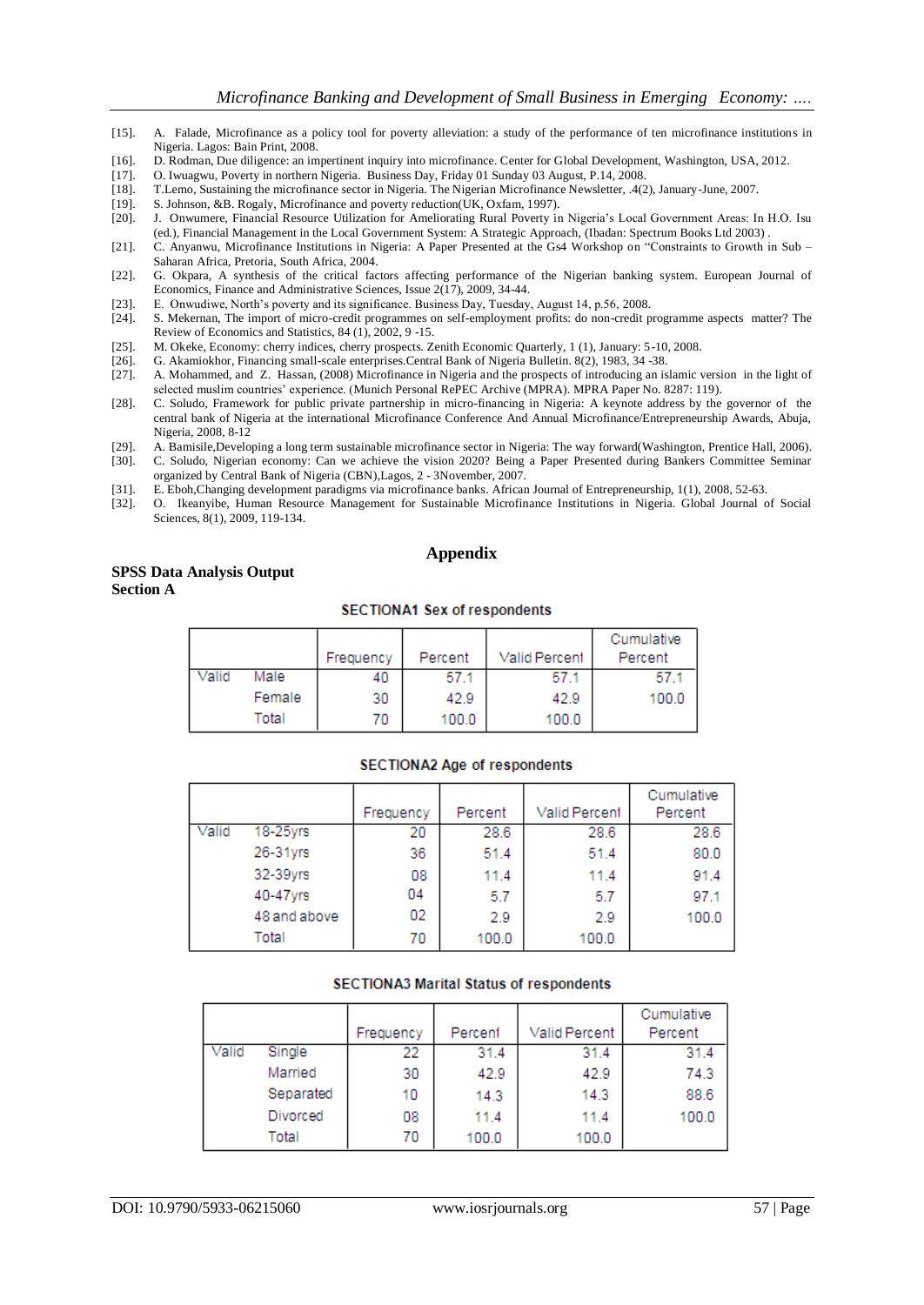|       |                    | Frequency | Percent | Valid Percent | Cumulative<br>Percent |
|-------|--------------------|-----------|---------|---------------|-----------------------|
| Valid | <b>WAEC/ALEVEL</b> | 05        | 7.1     | 7.1           | 7.1                   |
|       | <b>OND</b>         | 10        | 14.3    | 14.3          | 21.4                  |
|       | <b>HND</b>         | 18        | 25.7    | 25.7          | 47.1                  |
|       | <b>B.SC</b>        | 30        | 42.9    | 42.9          | 90.1                  |
|       | M.SC/ACIB          | 07        | 10.0    | 10.0          | 100.0                 |
|       | Total              | 70        | 100.0   | 100.0         |                       |

# SECTIONA4 Educational Qualification of respondents

# SECTIONA5 Length of Working Experience of Respondents

|       |                 | Frequency | Percent | <b>Valid Percent</b> | Cumulative<br>Percent |
|-------|-----------------|-----------|---------|----------------------|-----------------------|
| Valid | Below 5yrs      | 12        | 17.1    | 17.1                 | 17.1                  |
|       | 6-10yrs         | 25        | 35.7    | 35.7                 | 52.8                  |
|       | 11-15yrs        | 15        | 21.4    | 21.4                 | 74.2                  |
|       | 16-20yrs        | 08        | 11.4    | 11.4                 | 85.6                  |
|       | 21yrs and above | 10        | 14.3    | 14.3                 | 100.0                 |
|       | Total           | 70        | 100.0   | 100.0                |                       |

# **Section B**

# S1 Small business globally constitutes 70% of employment sector

|       |           | Frequency | Percent | Valid Percent | Cumulative<br>Percent |
|-------|-----------|-----------|---------|---------------|-----------------------|
| 'alid | Disagree  | 13        | 18.6    | 18.6          | 18.6                  |
|       | Undecided | 18        | 25.7    | 25.7          | 44.3                  |
|       | Agree     | 39        | 55.7    | 55.7          | 100.0                 |
|       | Total     | 70        | 100.0   | 100.0         |                       |

# S2 Genesis of MFBs can be related to the old days of self-help group

|       |           |           |         |               | Cumulative |
|-------|-----------|-----------|---------|---------------|------------|
|       |           | Frequency | Percent | Valid Percent | Percent    |
| Valid | Disagree  | 10        | 14.3    | 14.3          | 14.3       |
|       | Undecided | 08        | 11.4    | 11.4          | 25.7       |
|       | Agree     | 52        | 74.3    | 74.3          | 100.0      |
|       | Total     | 70        | 100.0   | 100.0         |            |

# S3 CBN needs to restructure regulatory framework to assist MFBs & business

|       |           |           |         |               | Cumulative |
|-------|-----------|-----------|---------|---------------|------------|
|       |           | Frequency | Percent | Valid Percent | Percent    |
| Valid | Disagree  | 10        | 14.3    | 14.3          | 14.3       |
|       | Undecided | 18        | 25.7    | 25.7          | 40.0       |
|       | Agree     | 42        | 60.0    | 60.0          | 100.0      |
|       | Total     | 70        | 100.0   | 100.0         |            |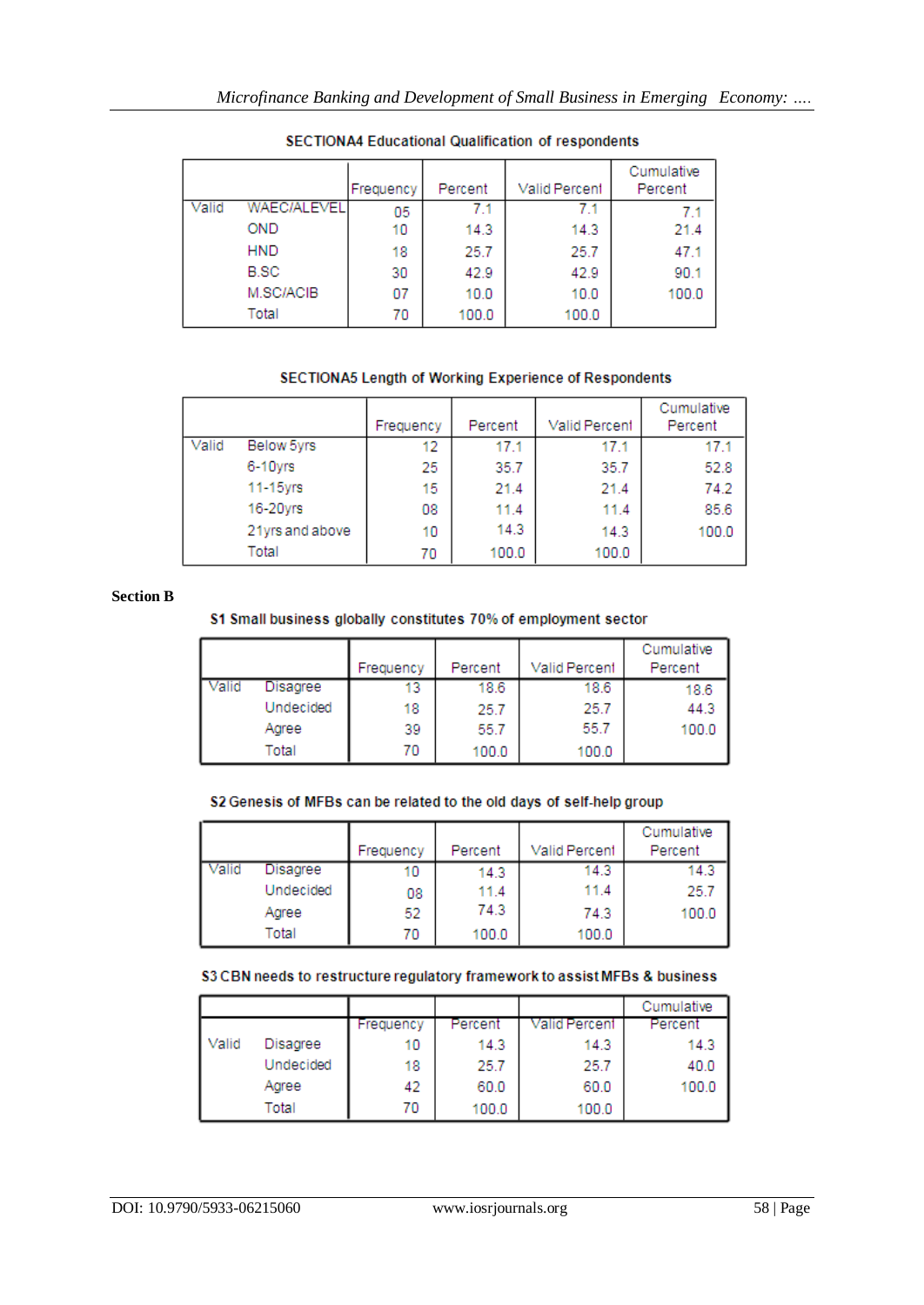|       |           | Frequency | Percent | <b>Valid Percent</b> | Cumulative<br>Percent |
|-------|-----------|-----------|---------|----------------------|-----------------------|
| 'alid | Disagree  | 10        | 14.3    | 14.3                 | 14.3                  |
|       | Undecided | 18        | 25.7    | 25.7                 | 40.0                  |
|       | Agree     | 42        | 60.0    | 60.0                 | 100.0                 |
|       | Total     | 70        | 100.0   | 100.0                |                       |

## S4 Small business owner's earnings are their only means of survival

# S5 Small business operate in the informal sector via the help of MFBs

|      |           | Frequency | Percent | Valid Percent | Cumulative<br>Percent |
|------|-----------|-----------|---------|---------------|-----------------------|
| alıd | Disagree  | 20        | 28.6    | 28.6          | 28.6                  |
|      | Undecided | 06        | 8.6     | 8.6           | 37.2                  |
|      | Aaree     | 44        | 62.8    | 62.8          | 100.0                 |
|      | Total     | 70        | 100.0   | 100.0         |                       |

# S6 Dominance of MFBs is restricted in Northern part of Nigeria

|           | Frequency | Percent | Valid Percent | Cumulative<br>Percent |
|-----------|-----------|---------|---------------|-----------------------|
| Disagree  | 09        | 12.9    | 12.9          | 12.9                  |
| Undecided | 16        | 22.9    | 22.9          | 35.8                  |
| Agree     | 45        | 64.2    | 64.2          | 100.0                 |
| Total     | 70        | 100.0   | 100.0         |                       |

# S7 Lack of support by government is a problem to MFBs development

|       |           | Frequency | Percent | <b>Valid Percent</b> | Cumulative<br>Percent |
|-------|-----------|-----------|---------|----------------------|-----------------------|
| Valid | Disagree  | 04        | 5.7     | 5.7                  | -5.7                  |
|       | Undecided | 24        | 34.3    | 34.3                 | 40.0                  |
|       | Aaree     | 42        | 60.0    | 60.0                 | 100.0                 |
|       | Total     | 70        | 100.0   | 100.0                |                       |

# S8 Demand for MFBs is very high due to few Non-Government Organizations

|       |           | Frequency | Percent | Valid Percent | Cumulative<br>Percent |
|-------|-----------|-----------|---------|---------------|-----------------------|
| Valid | Disagree  | 26        | 37.1    | 37.1          | 37.1                  |
|       | Undecided | 17        | 24.3    | 24.3          | 61.4                  |
|       | Agree     | 27        | 38.6    | 38.6          | 100.0                 |
|       | Total     | 70        | 100.0   | 100.0         |                       |

# S9 Underdevelopment arises due to inability of MFBs to grant loans

|         |           | Frequency | Percent | Valid Percent | Cumulative<br>Percent |
|---------|-----------|-----------|---------|---------------|-----------------------|
| l Valid | Disagree  | 22        | 31.4    | 31.4          | 31.4                  |
|         | Undecided | 03        | 4.3     | 4.3           | 35.7                  |
|         | Agree     | 45        | 64.3    | 64.3          | 100.0                 |
|         | Total     | 70        | 100.0   | 100.0         |                       |